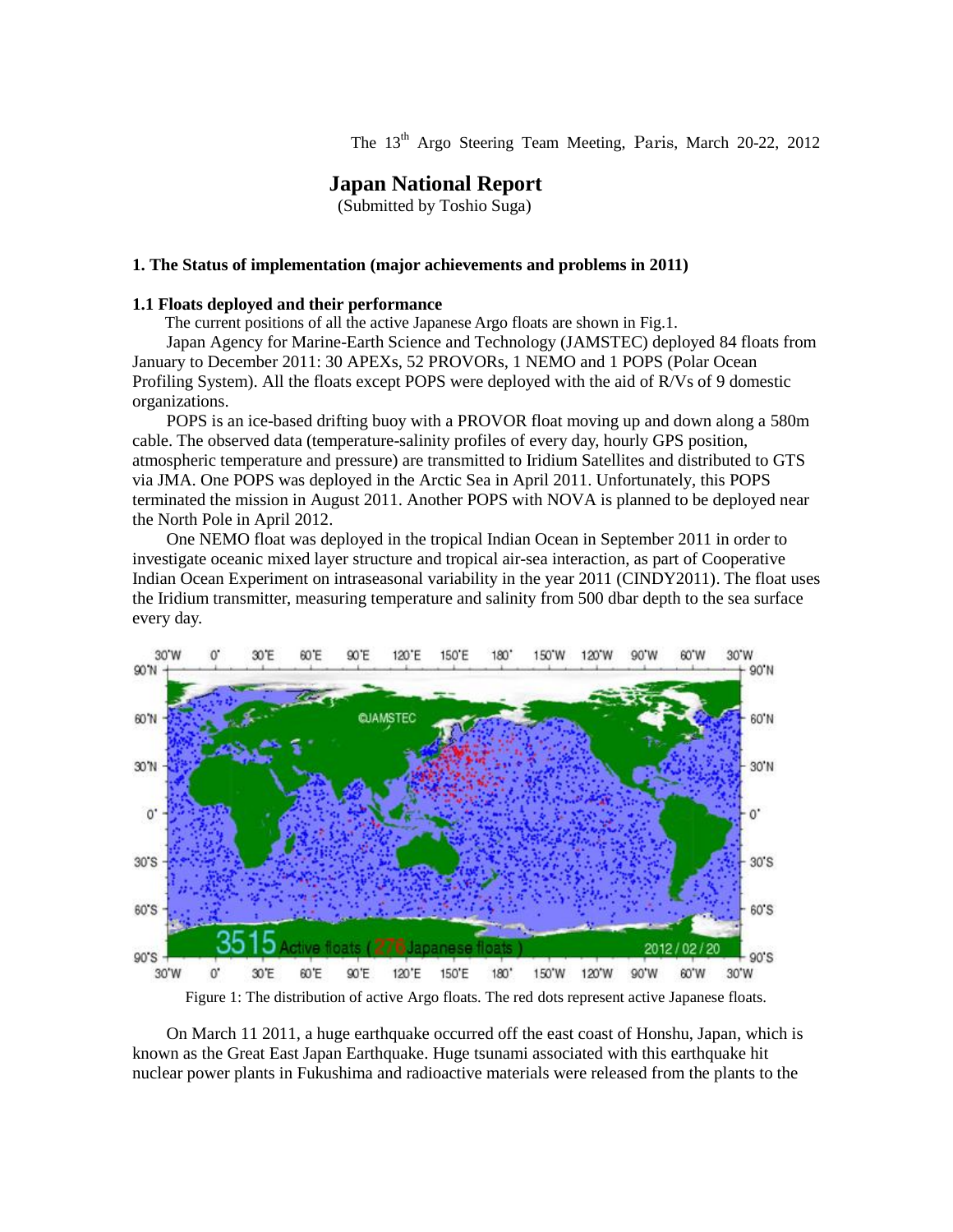ocean. As a contribution to monitoring efforts for the radioactive material spreading, JAMSTEC deployed 9 floats off Fukushima in March-April 2011, to measure temperature, salinity and surface current above 100m every day. The observed data are opened via web site in real time and used for the data assimilation by the JCOPE (Japan Coastal Ocean Predictability Experiment) team, etc..

The voluntary float deployment from cargo ships owned by a Japanese merchant ship company (NYK Line) succeeded in 2011. In order to increase float deployment opportunity, JAMSTEC has developed cooperative relationship with NYK Line, which has a lot of cargo shipping routes covering the global ocean. This wide coverage is very useful to deploy Argo floats in the area of sparse float density. In 2011, 5 floats were deployed in the central North Pacific Ocean as a deployment test, and profiles were successfully received. This deployment opportunity contributes to not only maintain the global Argo array, but also environment conservation efforts of merchant ship companies through improvement of ocean current prediction.

Among JAMSTEC's 893 floats (735 APEXs, 131 PROVORs, 10 NEMOs, 11 NINJAs, and 6 POPSs) deployed in the Pacific, Indian and Southern Oceans, from 1999 to the end of January 2012, 246 floats (194 APEXs, 50 PROVORs, and 2 NEMOs) are now in normal operation. The other 647 floats (541 APEXs, 81 PROVORs, 8 NEMO, 11 NINJAs, and 6 POPSs) terminated their missions, including 9 floats (8 APEXs and 1 PROVOR) transmitting on the beaches after stranding, 2 floats drifting at the sea surface (1 APEX and 1 NEMO) and 12 floats (9 APEXs, 2 PROVORs, and 1 NINJA) recovered.

The Japan Meteorological Agency (JMA) deployed 24 Argo equivalent floats (12 APEXs, 11 ARVORs and 1 PROVOR) in the seas around Japan from January to December 2011. All the floats except 3 APEXs get 2,000 dbar T/S profiles every 5 days for operational ocean analysis and forecast. Three APEX floats were deployed in the western North Pacific in June 2011 in order to observe daily changes in the structure of the oceanic mixed layer that occur with typhoon passages. These floats use an Iridium transmitter and measure temperature and salinity profiles from the sea surface down to the 500 dbar depth every day from July to September.

Among 113 floats (15 PROVORs, 71 APEXs and 27 ARVORs) which JMA has deployed from 2005 to 2011, 40 floats (16 APEXs and 24 ARVORs) are active as of the end of December 2011, while 19 floats (15 APEXs and 4 ARVORs) terminated the transmission in 2011. JMA deployed 8 APEXs in January 2012.

All of 9 floats deployed by the Fisheries Research Agency (FRA) in 2005 and 2008 terminated their missions by mid 2011. FRA conducted research survey using a Slocum glider (1-km model; manufactured by Webb Research) in the Kuroshio-Oyashio mixed water region in the North Pacific in 2011.

All of Tohoku University's 8 floats deployed during 2008 as Argo equivalent floats (3 NINJAs having a ECO FLNTU (Fluorometer and Turbidity Sensor) manufactured by WET Labs and an anti-biofouling shutter with the parking depth of 40 dbar and 5-day cycle, 4 APEXs having a Sea-Bird oxygen sensor and an ECO FLNTU with 3-day cycle, and an APEX with an AANDERAA oxygen sensor with 3-day cycle) terminated their missions by early 2011. Two APEXs, out of the 8 floats, recovered in 2008 had been repaired, equipped with a new sensor, ECO FLbb-AP (Combination Fluorometer-Scattering Sensor) and were deployed in March 2011 for Lagrangian observation of larval fish along the Kuroshio with daily profiling of the upper 500 m. One of them terminated the mission by May 2011. The other was recovered after its one-week mission and has been redeployed in the subtropical front region of the western North Pacific in December 2011for a physical-biogeochemical survey with daily profiling of the upper 500 m, which is active as of the end of December 2011.

A new implementer of Argo equivalent floats came in during 2011. Okinawa Institute of Science and Technology(OIST), which is located in the Ryukyu Islands (Nansei Islands) of Japan, deployed one NEMO with Iridium telecommunication system in the Kuroshio in July 2011 and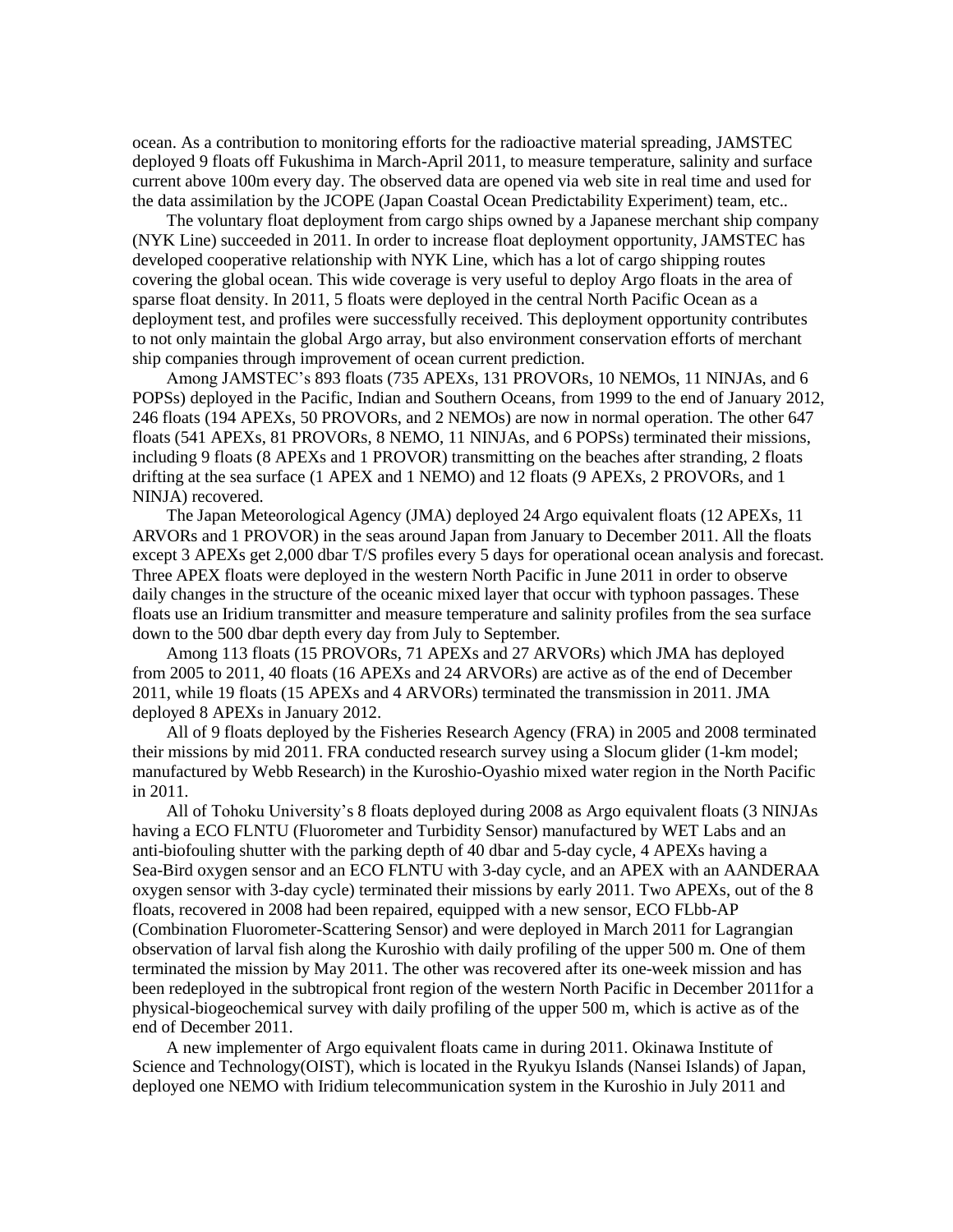another in December 2011. While their purpose of the deployment was to measure current velocity of Kuroshio from surface to the mid-depth for the investigation of the environment of coral reef, they agreed to the Argo data policy, providing real time temperature and salinity data from their float.

## *1.1.1 Floats deployed as part of INBOX*

Besides 84 floats deployed in 2011 as reported above, JAMSTEC deployed twenty-five floats (22 NEMOs and 3 APEXs) equipped with dissolved-oxygen sensors (Aanderaa Optode3830) in 2011 spring-summer seasons around the biogeochemical observation mooring site S1 (30N, 145E) maintained by JAMSTEC (Fig. 2). The deployment was done as part of Western North Pacific **IN**tegrated Physical-**B**iogeochemical Ocean **O**bservation E**x**periment (INBOX); its purpose is to investigate physical-biogeochemical processes associated with mesoscale variability by constructing an integrated physical and biogeochemical ocean observation system in collaboration with ship and mooring observations. The floats measure temperature, salinity and dissolved oxygen from surface to 2000 dbar in a square area of 150 km x 150 km with 30 km of horizontal resolution, synchronizing every 2 days. The floats are sending lots of good measurement data to us, although the most of the floats were drifted westward from S1 in a few months. The time series data are being analyzed with other observed data. During the deployment of 25 floats, high-quality ship observation data of temperature, salinity and dissolved oxygen were obtained at five stations for the post-deployment sensor calibration. JAMSTEC is conducting calibration of Optode sensors by fitting those data to ship observation data.

JAMSTEC plans to deploy 23 floats with Optode4330 dissolve oxygen sensor to observe physical-biogeochemical process around an air-sea flux buoy (named JKEO mooring, 38N, 147E) in the Kuroshio-Oyashio Extension region in 2012. JAMSTEC has been preparing the Optode4330 sensor pre-deployment calibration in the laboratory. With the pre-deployment calibration along with the comparison with shipboard CTDO observation, the accuracy of dissolved oxygen data will be greatly improved.



Figure 2. (Left panel) Study area of INBOX. In 2011, 25 floats with Optode3830 were deployed around the S1 mooring site (30N, 145E) in the Kuroshio recirculation gyre. In 2012, 22 floats with Optode4330 will be deployed around JKEO mooring (38N, 147E) to study physical-biogeochemical processes associated with mesoscale eddy. (Right panel) Positions of 25 floats just after deployment (August 5, 2011) around the S1 mooring. Background colors and contours show the sea surface height anomaly based on the merged altimeter satellite product distributed by AVISO (http://www.aviso.oceanobs.com).

#### **1.2 Technical problems encountered and solved**

Among the 73 APEX floats with APF9 controllers deployed by Japan before the SBE41 and 41cp recall due to micro-leak problem, 8 floats have the negative surface pressure drift larger than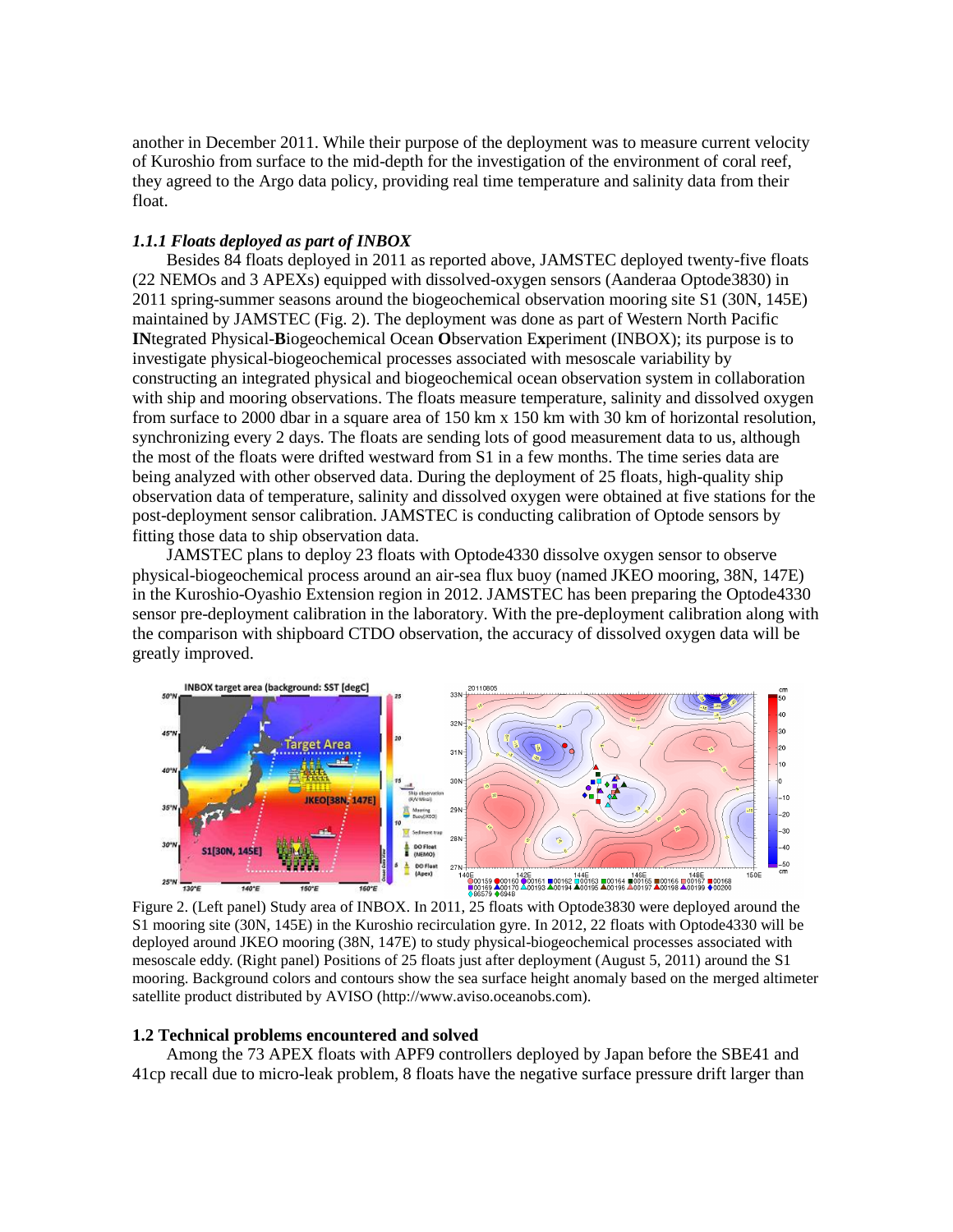-2.4 dbar. Among these floats, 3 floats have the extreme negative surface pressure drift, exceeding -10 dbar. The floats repaired and sent back or those purchased after the problem was fixed have either a Kistler pressure or a Druck pressure sensor. The Kistler sensors show slight positive drift smaller than 1dbar; the Druck sensors show no drift.

Some NEMO-Iridium floats of JAMSTEC miss GPSs very often at the rate exceeding 50%, because they have troubles about their air bladders. At ADMT#12, JAMSTEC proposed the method to estimate position when GPS is missed, and it was agreed that a weighted average of all Iridium fixes should be included in profile file if no GPS is available.

Tsurumi Seiki Co. and JAMSTEC have developed a new profiling float for deep ocean, "Deep NINJA", which has an ability to measure PTS profiles at the depth of up to 4000 dbar. The first prototype was tested in Sagami Bay, a coastal/shallow region near Tokyo, with R/V Kaiyo in 2011 summer. The field test for deep ocean observation will be carried out this summer, and then a (small) fleet of Deep NINJAs will be deployed in the Southern Ocean during R/V Mirai cruise in 2012/13 austral summer. Deep NINJA is planned to be available for public in  $2 - 3$  years.

JAMSTEC and JMA suffered severe experiences of Iridium telecommunication trouble of floats in 2011. The troubles occurred in both dial up type service for APEX and short burst mode service (SBD) for NEMO. As to the trouble of the dial up type service, telecommunication was stopped several times in one year. Although all the observed data during the troubles could be finally obtained owing to the data logging in the floats, mission commands could not be sent to the floats during the troubles. On the other hand, while the trouble in the SBD type service occurred for just a few tens of minutes in a single event, the observed data were lost because it occurred at the time when the data transmission to the satellite had just started. Replying to JAMSTEC and JMA's inquiry about the troubles, Japanese agent of Iridium telecommunication system replied that the troubles may be caused by data server error and/or damaged telecommunication line. To our knowledge, these troubles occurred only in Japan. The troubles will affect glider operation more seriously. We made a request to the agent for improvement of the Iridium telecommunication system. At the same time, we notified Japanese Iridium float users and potential users about these troubles.

In 2011, EEZ clearance procedure for Argo float deployed by Japanese PIs was changed following IOC Resolution XLI-4. This change reduced our time and effort for the process of EEZ clearance. Before this change, we needed to inform all of coastal states, whose EEZ our floats may enter with certain possibility, in advance (about 6 months before deployment) in the same manner as that for ship observations. We now need to notify only an appropriate Argo national focal point (NFP), whose EEZ our float is about to enter. Since the new procedure is applied to only the coastal nations whose Argo NFP is registered (listed in AIC). Japan Argo community has a strong desire for more countries, especially in/around the Pacific Ocean, to register their NFPs.

### **1.3 Status of contributions to Argo data management**

The Japan DAC, JMA has operationally processed data from all the Japanese Argo and Argo-equivalent floats including 278 active floats as of January 27, 2012. Ten Japanese PIs agree to provide data to the international Argo. All the profiles from those floats are transmitted to GDACs in the netCDF format and are also issued to GTS using the TESAC and BUFR codes after real-time QC on an operational basis. Argo BUFR messages have been put on GTS since May 2007.

### **1.4 Status of delayed mode quality control process**

JAMSTEC has submitted the delayed-mode QCed data of 76,855 profiles to GDACs as of January 2012. Among these data, 23,513 profiles were provided within a year.

According to the new definition of APEX Truncated Negative Pressure Drift decided at the  $12<sup>th</sup>$ Argo Data Management Team Meeting, JAMSTEC has been re-creating D files of target floats.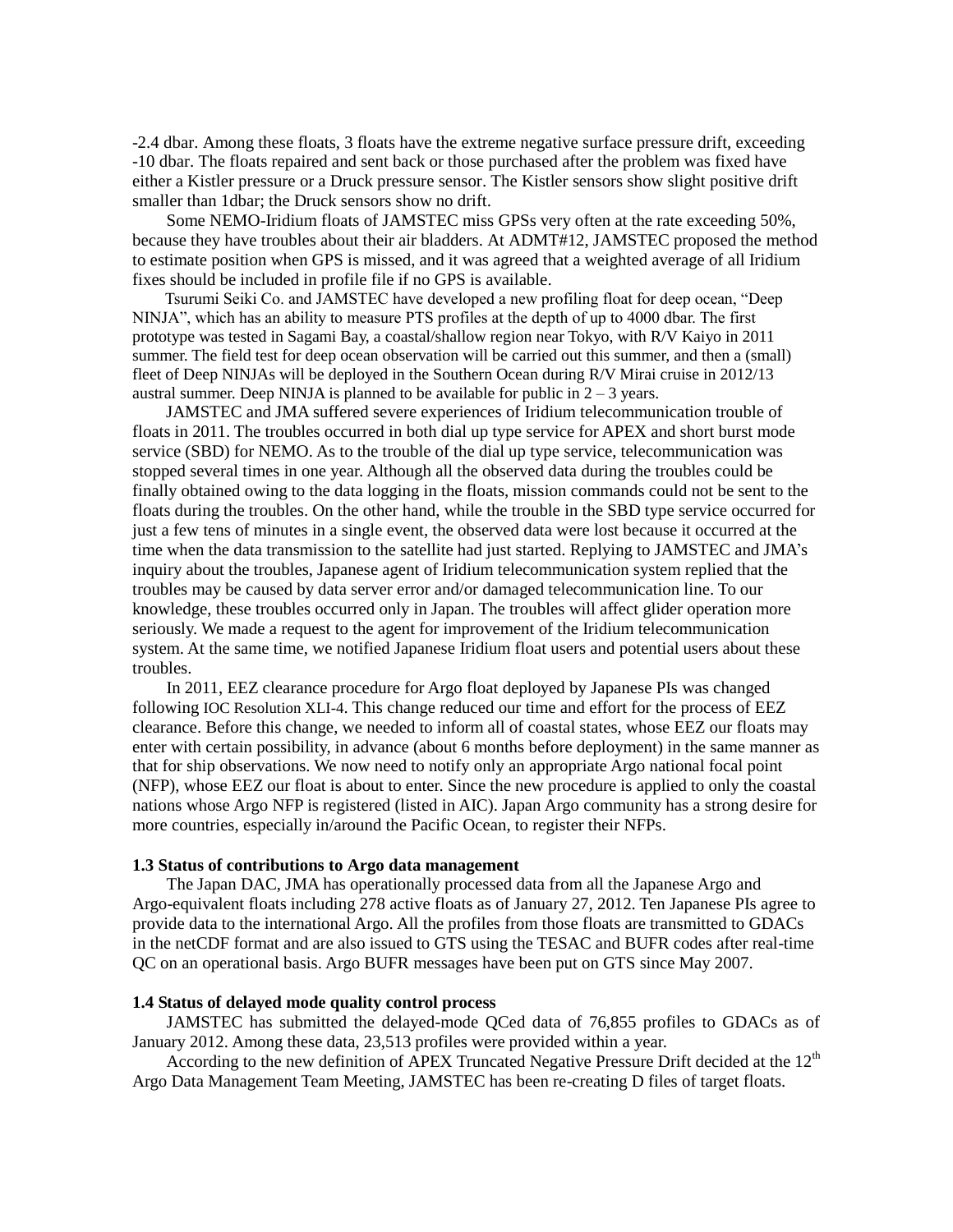CSIRO has monitored and checked progress on pressure correction both real time and delayed mode profile files. It has also reported the result of each DAC on its web site. JAMSTEC has provided feedback to CSIRO about the anomalies, and modified delayed mode profile files if needed.

## **2. Present level of and future prospects for national funding for Argo including a summary of the level of human resources devoted to Argo.**

Japan Argo had been conducted in a 5-year program from FY1999 to FY2004, as a part of Millennium Project implemented under cooperation among the Ministry of Education, Culture, Sports, Science and Technology (operation: by JAMSTEC), the Ministry of Land, Infrastructure and Transport, JMA and Japan Coast Guard. After the Millennium Project terminated in March 2005, JAMSTEC continued the operation until FY2008 nearly in the same scale (about 80 floats to be deployed every year) under its mid-term program. While new mid-term program for FY2009-2013 started in April 2009, JAMSTEC has been trying to continue the operation nearly in the same scale as part of its research activity. JMA allocates operational budget for 27 floats every fiscal year.

# **3. Summary of deployment plans (level of commitment, areas of float deployment) and other commitments to Argo (data management) for the upcoming year and beyond where possible.**

 In FY2012, it has been proposed that JAMSTEC will deploy about 70 floats in total in the Pacific Ocean for the Argo core mission. Twenty two Argo equivalent floats with dissolved oxygen sensor Optode3830/4330 will be deployed near the station S1 (30N, 145E) and in a cyclonic eddy in the mixed water region off the east coast of Honshu as part of INBOX. JAMSTEC will also deploy one EM-APEX in a cyclonic eddy in the mixed water region. One Deep-NINJA, which JAMSTEC and Tsurumi-Seiki Co. Ltd. are developing, is planned to be deployed in the Southern Ocean in December 2012. One POPS is planned to be deployed as an Argo equivalent float near the North Pole in April 2012. This POPS is equipped with NOVA. One NEMO-Iridium float is planned to be deployed as Argo equivalent float. It will be deployed near the northwest coast of Papua New Guinea in order to make Lagrangian observation of New Ireland Coastal Undercurrent. JMA plans to deploy 27 Argo equivalent floats around Japan in FY2012 and in the coming years. All the JMA floats are identical with the core Argo floats except that they are operated in a 5-day cycle, synchronized with JMA's real-time ocean data assimilation and forecast system. Tohoku University will deploy one Argo equivalent floats equipped with oxygen sensor in or near the Kuroshio-Oyashio Extension region.

JMA continues serving as the Japan DAC. JAMSTEC continues running the Pacific Argo Regional Center for the upcoming year.

# **4. Summary of national research and operational uses of Argo data as well as contributions to Argo Regional Centers.**

Many groups in JAMSTEC, JMA, FRA and Japanese universities are using Argo data for oceanographic researches on water mass formation and transport in the Pacific Ocean, the mid-depth circulation, the mixed layer variation, the barrier layer variation, and tropical atmosphere-ocean interaction in the Pacific and Indian Ocean and so on. Japanese fisheries research community is conducting their biogeochemical studies using Argo floats equipped with chlorophyll and/or oxygen sensors.

The global Argo TESAC messages are used for operational ocean analysis and forecast by JMA. Daily and monthly products of subsurface temperatures and currents for the seas around Japan and western North Pacific, based on the output of the real-time ocean data assimilation system (MOVE/MRI.COM-WNP), are distributed through the JMA web site (in Japanese).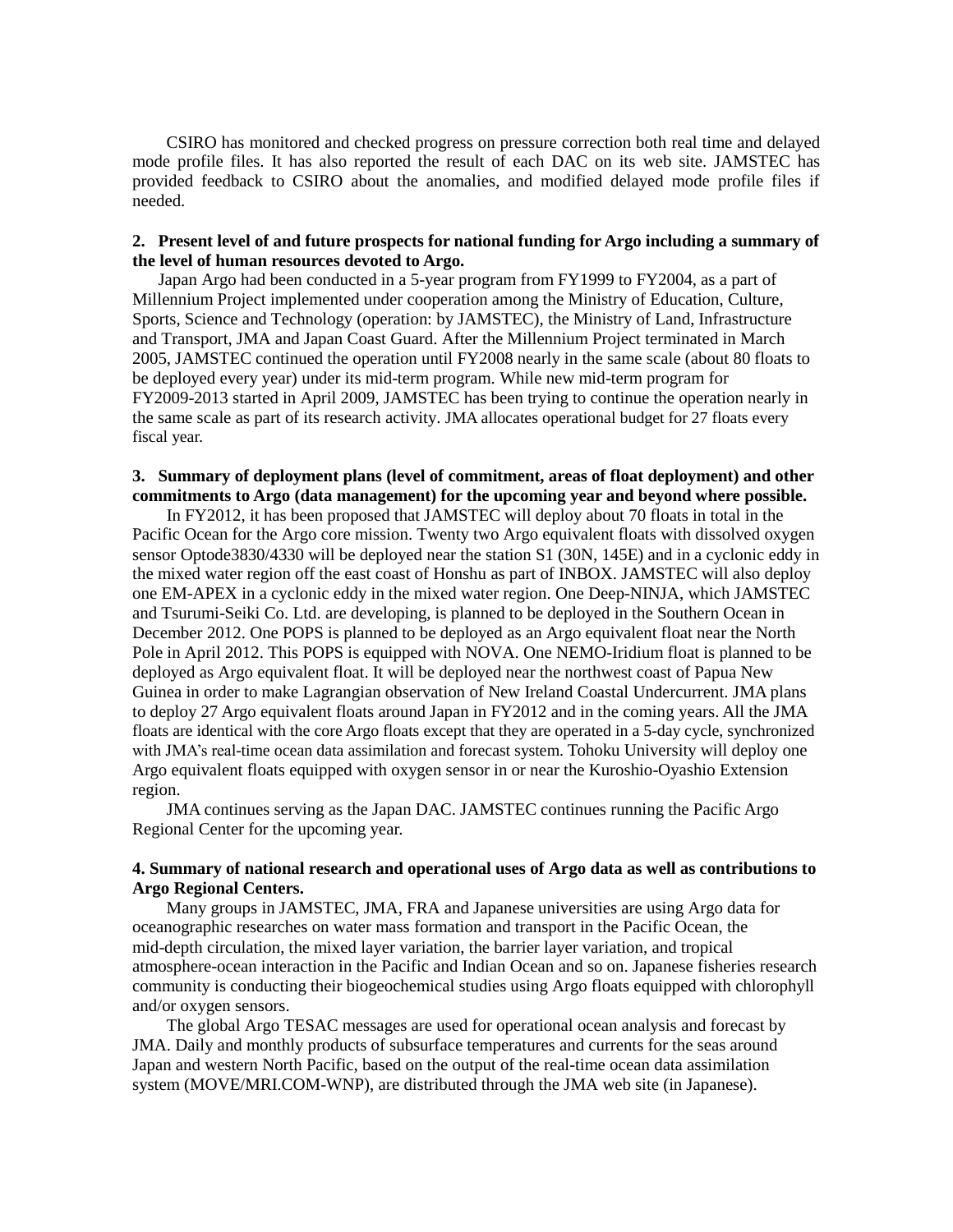Numerical outputs of the system are available from the NEAR-GOOS Regional Real Time Data Base [\(http://goos.kishou.go.jp/\)](http://goos.kishou.go.jp/) operated by JMA. Monthly diagnosis and outlook of El Nino-Southern Oscillation based on the outputs of the Ocean Data Assimilation System and the El Nino Prediction System (an ocean-atmosphere coupled model) are also operationally distributed through the JMA web site (in Japanese) and the Tokyo Climate Center (TCC) web site [\(http://ds.data.jma.go.jp/tcc/tcc/products/elnino/\)](http://ds.data.jma.go.jp/tcc/tcc/products/elnino/). JMA has introduced the ocean-atmosphere coupled model, which is the same as that for El Nino prediction, into seasonal forecast of climate in Japan since February 2010. The model products for seasonal forecast are available from the TCC web site [\(http://ds.data.jma.go.jp/tcc/tcc/products/model/\)](http://ds.data.jma.go.jp/tcc/tcc/products/model/).

JAMSTEC is providing a variety of products including objectively mapped temperature and salinity field data (Grid Point Value of the Monthly Objective Analysis using Argo float data: MOAA-GPV: http://www.jamstec.go.jp/ARGO/argo\_web/MapQ/Mapdataset\_e.html) and objectively mapped velocity field data based on YoMaHa'07 (version September 2010) (http://www.jamstec.go.jp/ARGO/argo\_web/G-YoMaHa/index\_e.html). JAMSTEC released a new data set of gridded mixed layer depth with its related parameters in October 2011, named MILA GPV (Mixed Layer data set of Argo, Grid Point Value:

http://www.jamstec.go.jp/ARGO/argo\_web/MILAGPV/index\_e.html). This consists of 10-day and monthly average data and monthly climatology data in the global ocean using Argo temperature and salinity profiles (Fig. 3).



Figure 3. Map of mixed layer depth (dbar) averaged for 10 days, from 24<sup>th</sup> January 2012 to 2<sup>nd</sup> February 2012. Mixed layer depth is defined as the smaller value of isothermal layer thickness and isopycnal layer thickness. They are calculated using the finite difference method based on the temperature and potential density values at 10 dbar with threshold values of 0.03kg/m<sup>3</sup> for  $\Delta\sigma_\theta$  and 0.2°C for  $\Delta T$ .

JAMSTEC is also providing information about consistency check of float data related to delayed-mode QC for the Pacific Argo Regional Center (PARC) web site as a main contributor.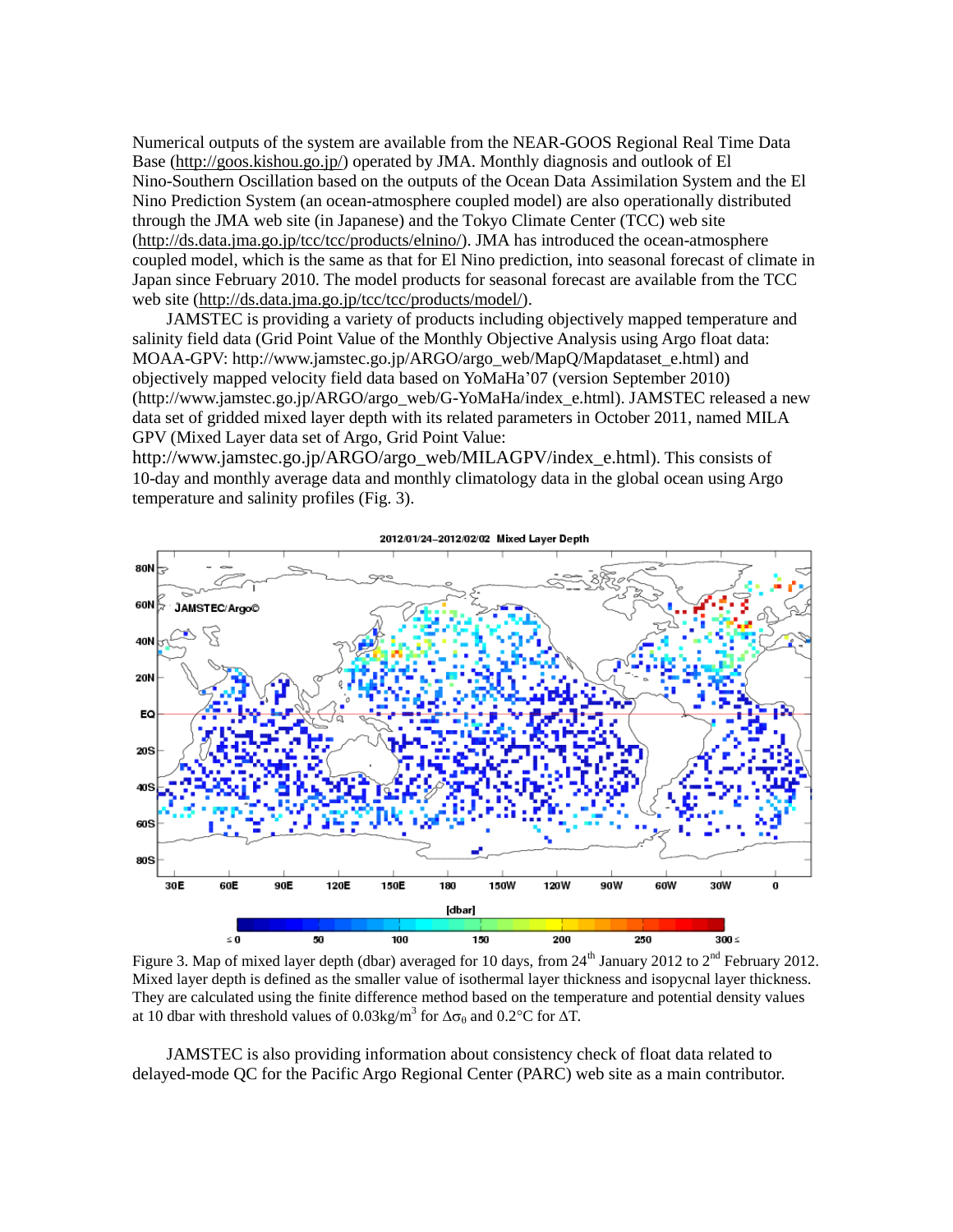JAMSTEC will support the activities of the Southern Ocean ARC (SOARC) in the Pacific sector.

Based upon the accomplishment of the JAMSTEC research project "Japan Coastal Ocean Predictability Experiment (JCOPE)", Forecast Ocean Plus, INC (FOP) was established as a JAMSTEC venture in March 2009. FOP has been providing the ocean current forecast information over the global ocean based on the state of the art ocean models, including real time forecasts for the shipping companies, offshore industries, coastal engineering works, and the weather information company. Argo is one of important sources of in-situ data for the FOP data assimilation system.

Following the accomplishment of the FRA-JAMSTEC joint research project "A new operational ocean prediction system with hydrographic data of coastal repeated observation lines and its linkage for ecosystem problems", FRA started operating the ocean prediction system FRA-JCOPE in April 2007, providing the hydrographic forecast information around Japan both to the fisheries research/management community and the general public. Argo has been one of important sources of in-situ data for the FRA-JCOPE data assimilation system. FRA has terminated the service using the FRA-JCOPE system in March 2011; a new prediction system is being developed.

#### **5. Summary of the number and location of CTD cruise data to the CCHDO website.**

Data of 988 CTD casts conducted by JMA in the western North Pacific from spring 2010 to summer 2010 were uploaded to the CCHDO website.

# **6. Argo bibliography**

Asakawa, K., M. Nakamura, T. Kobayashi, Y. Watanabe, T. Hyakudome, Y. Ito and J. Kojima, 2011: Design Concept of Tsukuyomi - Underwater Glider Prototype for Virtual Mooring -, *Proc. of OCEANS 2011 Santander Spain*.

Freeland, H., D. Roemmich, S. Garzoli, P. LeTraon, M. Ravichandran, S. Riser, V. Thierry, S. Wijffels, M. Belbeoch, J. Gould, F. Grant, M. Ignazewski, B. King, B. Klein, K. Mork, B. Owens, S. Pouliquen, A. Sterl, T. Suga, M. Suk, P. Sutton, A. Troisi, P. Velez-Belchi , and J. Xu, 2011: Argo - A Decade of Progress, *In Proceedings of OceanObs'09: Sustained Ocean Observations and Information for Society (Vol. 2), Venice, Italy, 21-25 September 2009, Hall, J., Harrison, D.E. & Stammer, D., Eds., ESA Publication WPP-306*.

Gruber, N., S. C. Doney, S. R. Emerson, D. Gilbert, T. Kobayashi, A. Kortzinger, G. C. Johnson, K. S. Johnson, S. C. Riser, and O. Ulloa, 2011: Adding oxygen to Argo: Developing a global in-situ observatory for ocean deoxygenation and biogeochemistry, *In Proceedings of the OceanObs'09: Sustained Ocean Observations and Information for Society Conference (Vol. 2), Venice, Italy, 21-25 September 2009, Hall, J., Harrison D. E. and Stammer, D., Eds., ESA Publication WPP-306*.

Hosoda, S. and T. Suga, 2011: Argo Programme: Real Time Global Ocean Observing System for Monitoring Climate Variability and Change, *Bull. Soc. Sea Water Sci,* 65, 29-34 [in Japanese].

Hosoda, S., T. Suga, N. Shikama, and K. Mizuno, 2011: Recent Change in Global Sea Surface Layer Salinity Detected by Argo Float Array" , *In Proceedings of the OceanObs'09: Sustained Ocean Observations and Information for Society Conference (Annex), Venice, Italy, 21-25 September 2009, Hall, J., Harrison D. E. and Stammer, D., Eds., ESA Publication WPP-306*.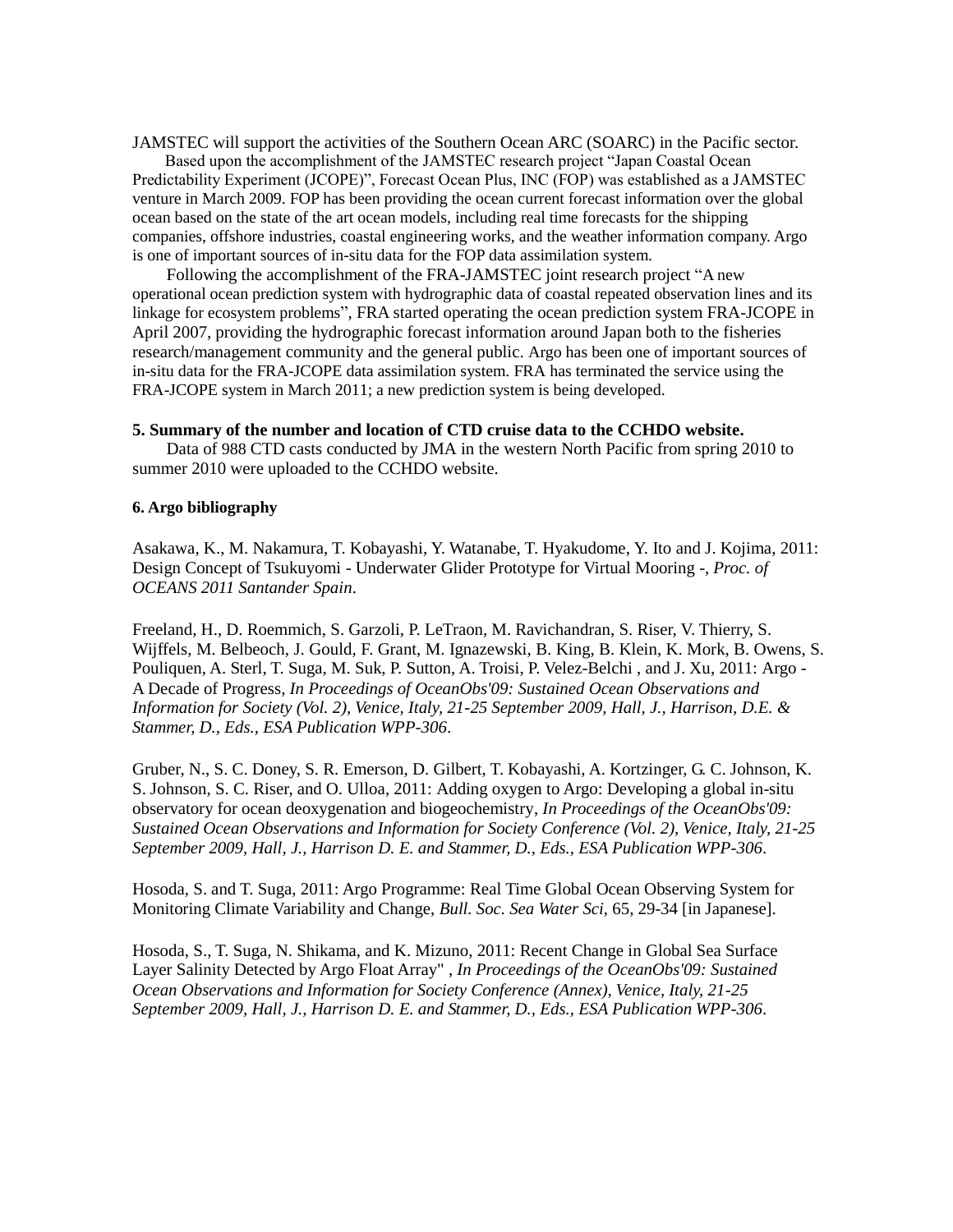Kimizuka, M., F. Kobashi, and N. Iwasaka, 2011: Water characteristics and temporal variations of the warm core ring off Sanriku of Japan observed by Argo floats, *Oceanography in Japan*, 20(5), 149-165 [in Japanese].

Kashino, Y., A. Ishida, and S. Hosoda, 2011: Observed ocean variability in the Mindanao Dome region, *Journal of Physical Oceanography*, 41, 287-302, doi:10.1175/2010JPO4329.1.

Kobayashi, T., K. Amaike, K. Watanabe, T. Ino, K. Asakawa, T. Suga, T. Kawano, and T. Hyakudome, 2011: Deep NINJA: A new float for deep ocean observation developed in Japan, *Proc. International Symposium on Underwater Technology 2011 and International Workshop on Scientific Use of Submarine Cables & Related Technologies 2011*, pp.in CD-ROM.

Kobayashi,T., K. Mizuno and T. Suga, 2011: Long-term variations of surface and intermediate waters in the southern Indian Ocean along 32°S, *Journal of Oceanography*, in press.

Kobayashi, T., K. Mizuno, and T. Suga, 2011: Long-term variations of Subantarctic Mode Water at 32°S in the Indian Ocean , *In Proceedings of the OceanObs'09: Sustained Ocean Observations and Information for Society Conference (Annex), Venice, Italy, 21-25 September 2009, Hall, J., Harrison D. E. and Stammer, D., Eds., ESA Publication WPP-306*.

Kobayashi, T., T. Nakamura, N. Ogita, and H. Nakajima, 2011: Quality control of Argo surface trajectory data considering position errors fixed by Argos system, *In Proceedings of the OceanObs'09: Sustained Ocean Observations and Information for Society Conference (Annex), Venice, Italy, 21-25 September 2009, Hall, J., Harrison D. E. and Stammer, D., Eds., ESA Publication WPP-306*.

Nagura, M., and M.J. McPhaden, 2011: The dynamics of wind-driven intraseasonal variability in the equatorial Indian Ocean, *Journal of Geophysical Research - Oceans*, in press .

Nonaka, M. and Co-Authors, 2011: A revisit of the reason why the properties of the Central Mode Water in the North Pacific changed in regime shifts, *In Proceedings of the OceanObs'09: Sustained Ocean Observations and Information for Society Conference (Annex), Venice, Italy, 21-25 September 2009, Hall, J., Harrison D. E. and Stammer, D., Eds., ESA Publication WPP-306*.

Oka, E., 2011: Seasonal and Interannual Variation of North Pacific Subtropical Mode Water in 2003-2006 , *In Proceedings of the OceanObs'09: Sustained Ocean Observations and Information for Society Conference (Annex), Venice, Italy, 21-25 September 2009, Hall, J., Harrison D. E. and Stammer, D., Eds., ESA Publication WPP-306*.

Oka, E., S. Kouketsu, K. Toyama, K. Uehara, T. Kobayashi, S. Hosoda, and T. Suga, 2011: Formation and Subduction of Central Mode Water Based on Profiling Float Data 2003-08, *Journal of Physical Oceanography*, 41, 113-129.

Oka, E., T. Suga, C. Sukigara, K. Toyama, K. Shimada, and J. Yoshida, 2011: Eddy resolving observation of the North Pacific Subtropical Mode Water., *Journal of Physical Oceanography*, 41, 666-681.